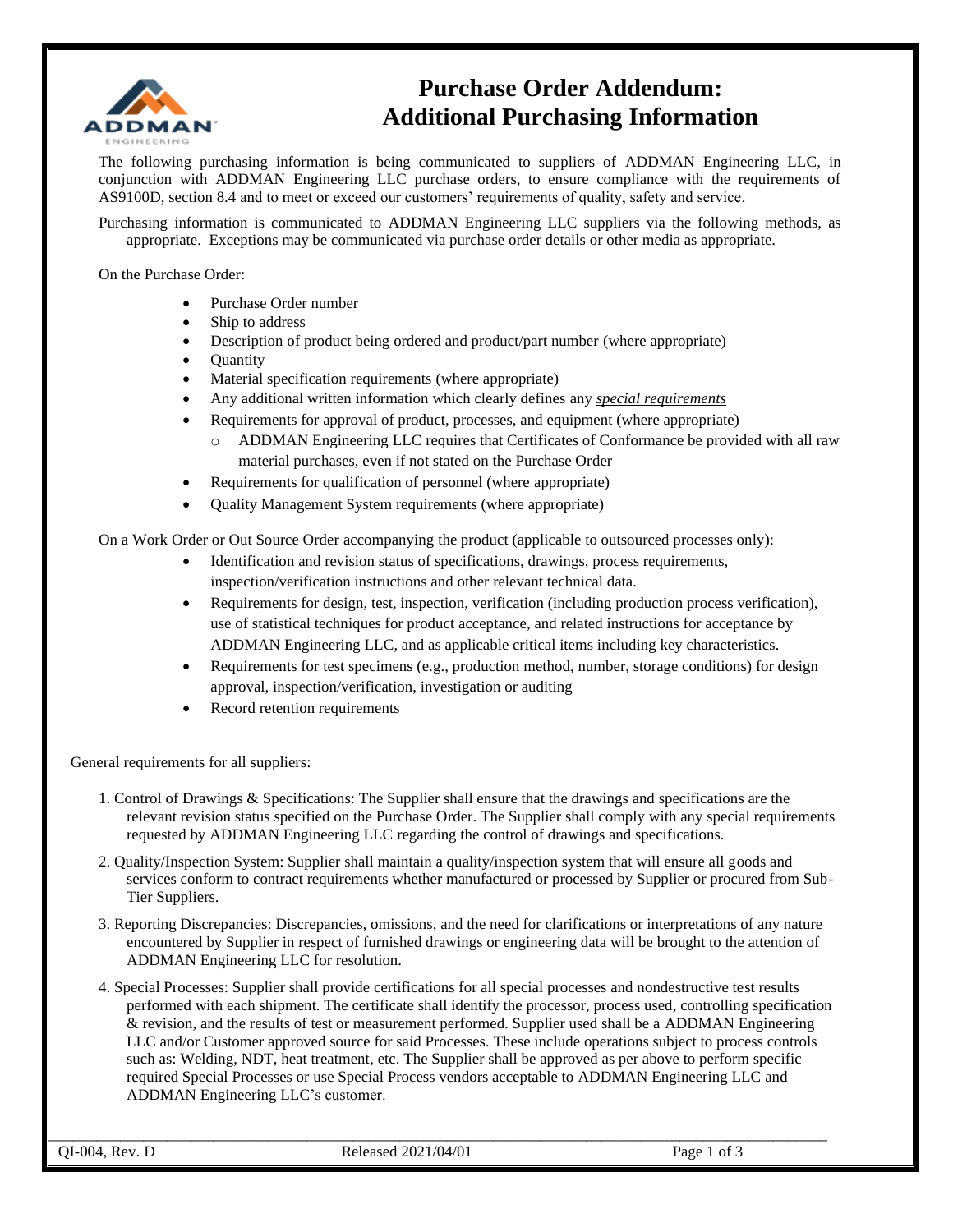- 5. Material Substitution: Unauthorized material substitutions are not permitted without ADDMAN Engineering LLC's written consent.
- 6. Changes in Process, Product or Location: Supplier shall notify ADDMAN Engineering LLC of intended or actual changes that may affect the quality of delivered goods and services. This includes: Changes to the Quality Management System, the Equipment, Facility Location, Processes, or Natural Disasters.
- 7. Workmanship Quality: Manufactured product shall be free from burrs, and sharp edges. Cosmetic issues caused by manufacturing or special processes must be identified. Supplier is responsible for the cost of product damaged due to mishandling by the supplier.
- 8. Nonconforming Products and Materials: Supplier shall obtain ADDMAN Engineering LLC's prior written approval with respect to the disposition of any nonconforming products or materials supplied, that does not meet engineering drawing or documents under contract or Purchase Order. In the event that nonconforming materials are present, and the materials are deemed acceptable or useable by the Supplier, it is still the responsibility of the Supplier to Inform ADDMAN Engineering LLC so that a determination can be made for the use of said materials. ADDMAN Engineering LLC has the right to reject parts and withhold payment if non-conforming parts are shipped without notification. Supplier is responsible for the total cost of product rejected due to non-conformance by the supplier.
- 9. Right of Access: ADDMAN Engineering LLC, its customers, and regulatory authorities shall be granted the right of access to all Supplier and sub-tier Supplier facilities and records involved in fulfilling the Purchase Order requirements to ensure conformance with the requirements.
- 10. Record Retention: Supplier shall maintain records of inspections, tests, and process controls called for by the contract or Purchase Order. Unless specified elsewhere in contracts, customer flow down requirements or attachments, these documents shall be on file, stored and protected in such a manner that they remain legible, readily identifiable, and readily available to ADDMAN Engineering LLC for no less than 7 years.
- 11. Letter of Disclosure: When a nonconformance is determined to exist, or is suspected to exist on goods and/or services already provided to ADDMAN Engineering LLC under Purchase Order Contract, Supplier shall provide written Post Delivery Notification Letter or Letter of Disclosure.
- 12. Counterfeit Parts: The Supplier shall certify that only new and authentic materials are used in products or goods delivered to ADDMAN Engineering LLC and that the products/goods delivered contain no Counterfeit Parts.
- 13. Foreign Object Debris/Damage: Supplier is required to establish and maintain a Foreign Object Debris/Damage (FOD) prevention program that employs appropriate housekeeping practices to assure timely detection and removal of residue/debris generated, during operations and normal daily tasks. Parts supplied shall be free from oil, grease or any other FOD unless part requires said oil in order to avoid corrosion.
- 14. Supplier Corrective Action: Supplier shall, on request, provide statements of corrective action on nonconformities or failures of Supplier's goods or services.
- 15. Packaging and Handling: As a minimum, the Supplier shall package all material in a manner that will ensure protection against corrosion, oxidation, deterioration, and physical damage during shipment. If required, oil must be placed on certain material to prevent corrosion. In addition, when materials delivered are lot-controlled and multiple material lots are shipped, each lot shall be separately packaged and identified.
- 16. Flow down to Sub-tier Suppliers: Suppliers shall flow-down to Sub-Tier Suppliers the applicable requirements as required by the purchase order either specifically or by reference.
- 17. ITAR and EAR: Supplier is responsible for compliance with any applicable export control laws and regulations with respect to any defense articles, defense services, or EAR-controlled items provided by it to ADDMAN Engineering LLC. In particular, the release of ITAR- or EAR-controlled technology, technical data, or software source code by the supplier to a Foreign Person (including a Foreign Person employee or another Foreign Person for the purpose of Off-Shore Procurement) is defined as an export under the ITAR (22 C.F.R. §§ 120.17 and 124.13) and EAR (15 C.F.R. § 734.2(b)) and is subject to the licensing requirements of the ITAR and EAR, as applicable. Supplier will obtain any authorizations required for the export of any defense articles, defense services, or EAR-controlled items provided by ADDMAN Engineering LLC, including for the release of any ITAR- or EAR-controlled technology, technical data, or software source code to any Foreign Person in or outside of the United States.

QI-004, Rev. D *Printed Copy Not Controlled Unless Stamped with Red [Controlled Copy] Stamp* Page 2 of 3

\_\_\_\_\_\_\_\_\_\_\_\_\_\_\_\_\_\_\_\_\_\_\_\_\_\_\_\_\_\_\_\_\_\_\_\_\_\_\_\_\_\_\_\_\_\_\_\_\_\_\_\_\_\_\_\_\_\_\_\_\_\_\_\_\_\_\_\_\_\_\_\_\_\_\_\_\_\_\_\_\_\_\_\_\_\_\_\_\_\_\_\_\_\_\_\_\_\_\_\_\_\_